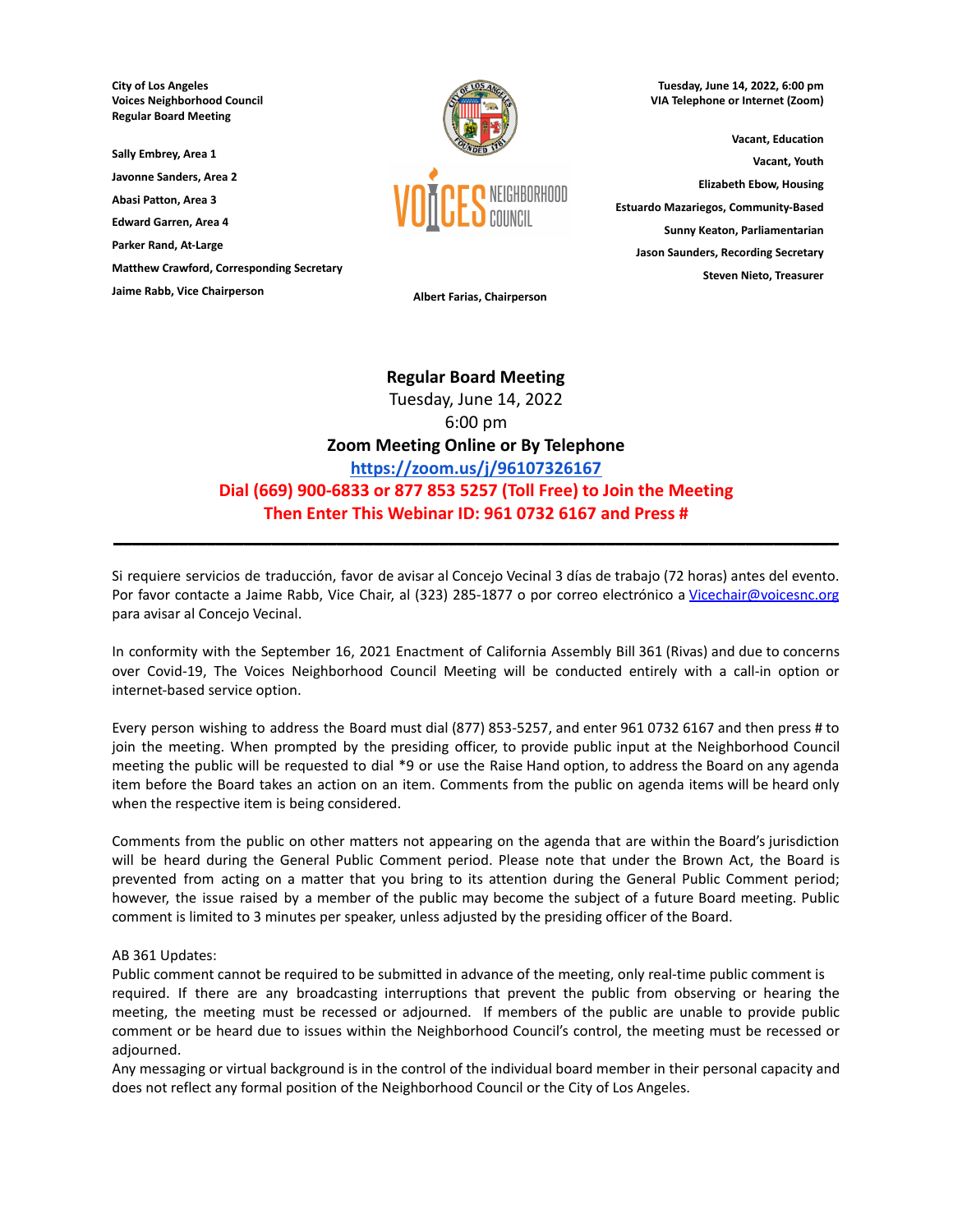# **QUORUM**

The Voices Neighborhood Council has 14 elected positions and one nominated position. The Voices Neighborhood Council must have eight members present for quorum to conduct official business.

# *AGENDA FOR 6/14/2022*

#### *Call to Order Roll Call*

# **Action Items**

All items listed are designated for discussion and possible action by the Voices Neighborhood Council. Council items identified as presentations may be proposed for action by the Council and will be reflected as such in the meeting minutes.

| Item           | Reference<br><b>Number</b> | <b>Matter</b>                                                                                              |  |  |
|----------------|----------------------------|------------------------------------------------------------------------------------------------------------|--|--|
|                |                            |                                                                                                            |  |  |
| $\mathbf{1}$ . | 0622-01                    | General Public Comment on Non-Agenda Items (limit 3 minutes per speaker)                                   |  |  |
| 2.             | 0622-02                    | <b>Community/Government Reports and Announcements</b>                                                      |  |  |
|                |                            | A. LAPD Senior Lead Officers -Southwest and 77th St.                                                       |  |  |
|                |                            | Office of Supervisor Holly Mitchell's office - Alfonso Ruiz-Delgado<br>В.                                  |  |  |
|                |                            | State Senator Sydney Kamlager-Dove's office - Josef Siroky<br>C.                                           |  |  |
|                |                            | D. Congressmember Karen Bass' office - Allen Moret                                                         |  |  |
|                |                            | Council District 9 - Kendal Lake<br>Е.                                                                     |  |  |
|                |                            | Mayor's Office - Edith Vega<br>F.                                                                          |  |  |
|                |                            | G. USC Civic Engagement- Steve Wesson                                                                      |  |  |
|                |                            | H. Department of Neighborhood Empowerment-Daniel Johnson                                                   |  |  |
| 3.             | 0622-03                    | Treasurer's Report: Monthly Expenditure Report                                                             |  |  |
|                |                            | Review and discussion of VoicesNC Budget and MERs for May 2022.                                            |  |  |
|                |                            | Member/Committee: S. Nieto, Treasurer                                                                      |  |  |
|                |                            | Proposed Action 1: Motion to APPROVE the May 2022 MERs. MERs to be submitted by June 30, 2022.             |  |  |
|                |                            | Perform BAC.                                                                                               |  |  |
| 4.             | 0622-04                    | <b>Meeting Minutes</b>                                                                                     |  |  |
|                |                            | Review and discussion of minutes from the May (5/10/22) meeting.                                           |  |  |
|                |                            | Member/Committee: A. Farias                                                                                |  |  |
|                |                            | Proposed Action: Motion to APPROVE the minutes for the May 10, 2022 General Board Meeting.                 |  |  |
| 5.             | 0622-05                    | <b>Zoom License</b>                                                                                        |  |  |
|                |                            | Member/Committee: A. Farias                                                                                |  |  |
|                |                            | Proposed Action: Motion to APPROVE an annual Zoom license for Voices NC not to exceed \$300.               |  |  |
| 6.             | 0622-06                    | <b>Equipment Items for Voices NC Events</b>                                                                |  |  |
|                |                            | Member/Committee: A. Farias                                                                                |  |  |
|                |                            | Proposed Action: Motion to APPROVE the purchase of lawn games for tabling (cornhole, jenga, ring toss), a  |  |  |
|                |                            | table, two folding chairs, and tablets not to exceed \$1,500 for Voices NC tabling events.                 |  |  |
| 7.             | 0622-07                    | <b>Election Information Worksheet</b>                                                                      |  |  |
|                |                            | Member/Committee: A. Farias                                                                                |  |  |
|                |                            | Proposed Action: Motion to APPROVE the preferred polling hours and location, election or outreach chair,   |  |  |
|                |                            | and translation needs for the 2023 Neighborhood Council election.                                          |  |  |
| 8.             | 0622-08                    | <b>Committee &amp; Liaison Reports Assignments</b>                                                         |  |  |
|                |                            | Council to report on committee and liaison activities and invite interested stakeholders to participate in |  |  |
|                |                            | scheduled meetings.                                                                                        |  |  |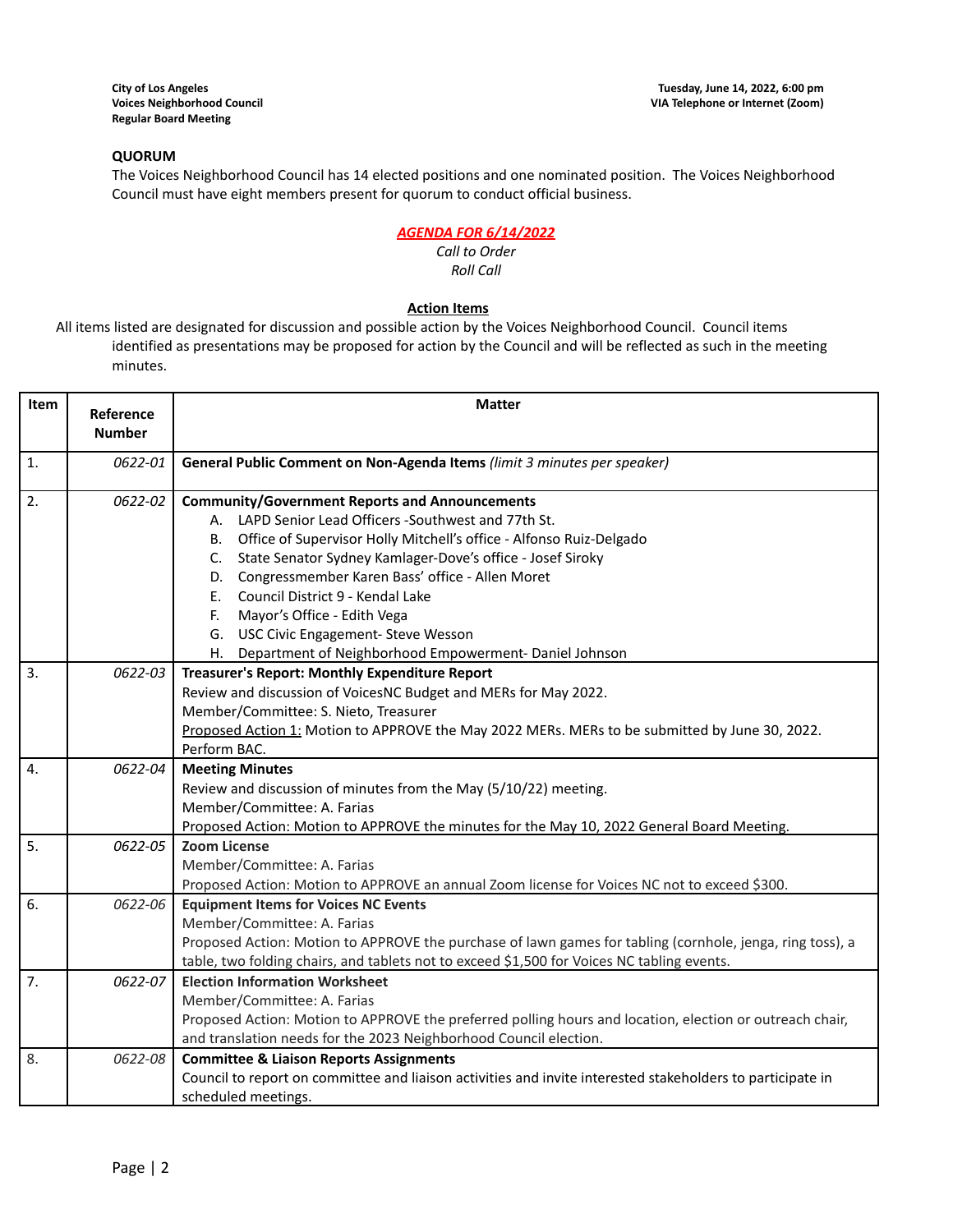|     |         | • BOP Committee                                                                                            |  |  |  |
|-----|---------|------------------------------------------------------------------------------------------------------------|--|--|--|
|     |         | • Planning & Land Use Committee                                                                            |  |  |  |
|     |         | • Health and Safety Committee                                                                              |  |  |  |
|     |         | · Budget & Finance Committee                                                                               |  |  |  |
|     |         | • Ad hoc Sustainability Committee                                                                          |  |  |  |
|     |         | • Ad hoc Business Committee                                                                                |  |  |  |
|     |         | • LA LGBTQ+ Alliance of Neighborhood Councils Liaison                                                      |  |  |  |
|     |         | • CPAB - 77th Liaison & Southwest Liaison                                                                  |  |  |  |
|     |         | • Homeless Liaison                                                                                         |  |  |  |
|     |         | • SLAANC Liaison                                                                                           |  |  |  |
|     |         | • Area Representatives (1, 2, 3, 4 and At-Large)                                                           |  |  |  |
|     |         | Proposed Action: Council to establish standing committee, to assign committee chairs, members and liaisons |  |  |  |
| 9.  | 0622-09 | <b>Voices Vacancies</b>                                                                                    |  |  |  |
|     |         | Review and discussion of vacant council seat, unassigned committees, liaisons, liaison alternates, and     |  |  |  |
|     |         | recruitment of community stakeholders for committee assignment. Discuss council member absences. Invite    |  |  |  |
|     |         | all committee members to be sworn in during the meeting.                                                   |  |  |  |
|     |         | Member/Committee: A. Farias                                                                                |  |  |  |
|     |         | Proposed Action: 1) Council to appoint vacant board seats - Education Rep and Youth Rep.                   |  |  |  |
| 10. | 0622-10 | General Board Announcements on Non-Agenda Items (Not for Discussion)                                       |  |  |  |
|     |         |                                                                                                            |  |  |  |

### **ADJOURNMENT**

As a covered entity under Title II of the Americans with Disabilities Act, the City of Los Angeles does not discriminate on the basis of disability and upon request will provide reasonable accommodation to ensure equal access to its programs, services, and activities. Sign language interpreters, assistive listening devices, or other auxiliary aids and/or services may be provided upon request. To ensure availability of services, please make your request at least 3 business days (72 hours) prior to the meeting by contacting the Department of Neighborhood Empowerment by calling (213) 978-1551 or email: NCsupport@lacity.org

**PUBLIC POSTING OF AGENDAS** – Neighborhood Council agendas are posted for public review as follows:

Vermont Square Library, 1201 W. 48th St. Los Angeles, CA 90037

#### [www.voicesnc.org](http://www.voicesnc.org)

You can also receive our agendas via email by subscribing to L.A. City's Early [Notification](https://www.lacity.org/government/subscribe-agendasnotifications/neighborhood-councils) System (ENS)

●

#### **NOTICE TO PAID REPRESENTATIVES-**

If you are compensated to monitor, attend, or speak at this meeting, City law may require you to register as a lobbyist and report your activity. See Los Angeles Municipal Code Section 48.01 et seq. More information is available at ethics.lacity.org/lobbying.. For assistance, please contact the Ethics Commission at (213) 978-1960 or [ethics.commission@lacity.org](mailto:ethics.commission@lacity.org).

#### **PUBLIC ACCESS OF RECORDS**

In compliance with Government Code section 54957.5, non-exempt writings that are distributed to a majority or all of the board in advance of a meeting may be viewed at our website: [www.VoicesNC.org](http://www.voicesnc.org) or at the scheduled meeting. In addition if you would like a copy of any record related to an item on the agenda, please contact 323-285-1877 or email at: [VoicesNC90037@gmail.com.](mailto:VoicesNC90037@gmail.com)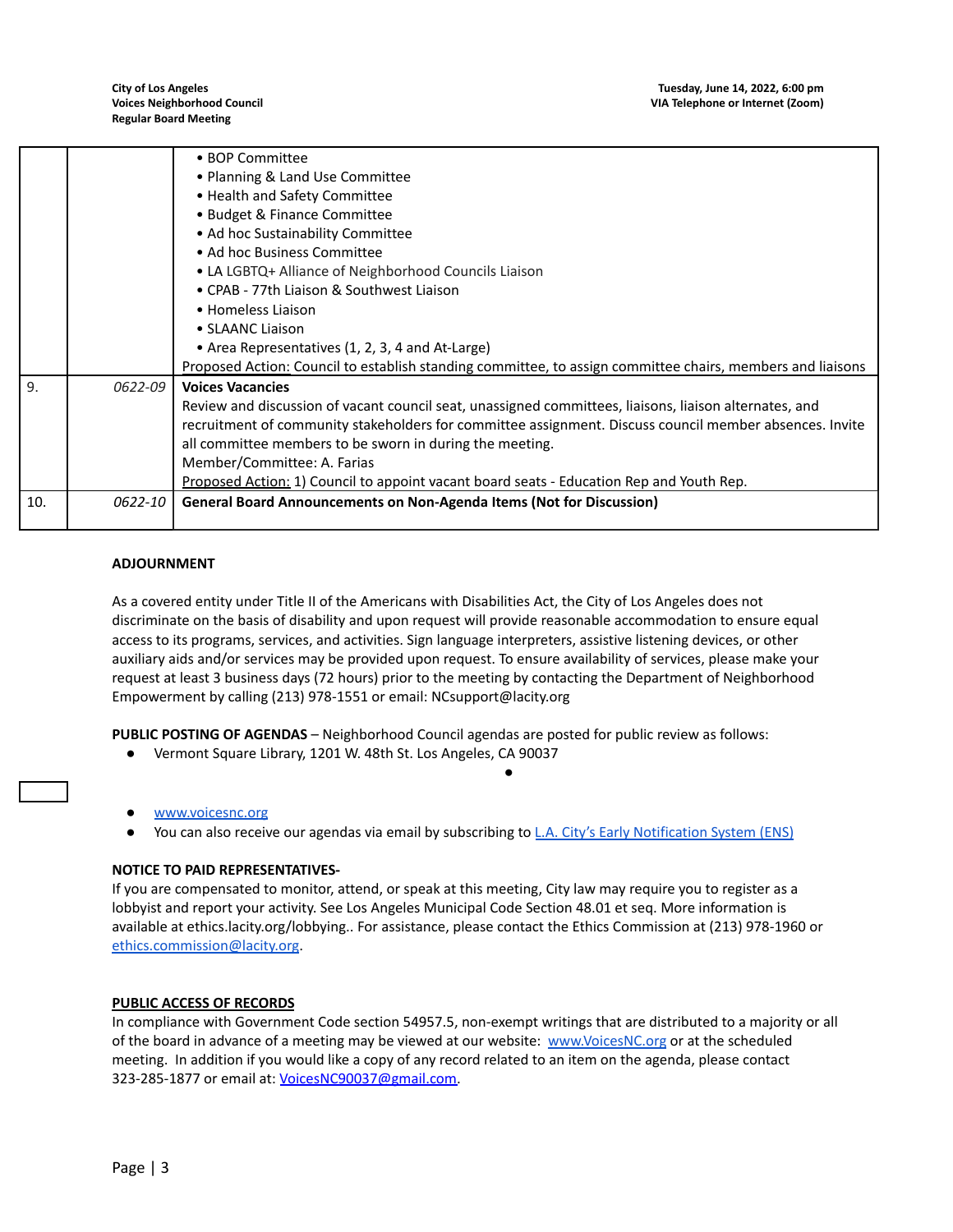## **RECONSIDERATION AND GRIEVANCE PROCESS**

For information on the Voices NC's process for board action reconsideration, stakeholder grievance policy, or any other procedural matters related to this Council, please consult the Voices NC Bylaws. The Bylaws are available at our Board meetings and at [www.VoicesNC.org](http://www.voicesnc.org).

#### **Voices NC Council Vacancy**

Interested stakeholders can email a Letter of Intent to [chair@voicesnc.org](mailto:chair@voicesnc.org). Additional information about Voices NC is available at [https://VoicesNC.org](https://protect-us.mimecast.com/s/E5C9CqxMrGcYVDosZ0ERi).

| <b>Council Vacancy</b>      | <b>Description</b>                                                                                                                                                                                                                                                                                                                                                                                                                                                                                                                                                |
|-----------------------------|-------------------------------------------------------------------------------------------------------------------------------------------------------------------------------------------------------------------------------------------------------------------------------------------------------------------------------------------------------------------------------------------------------------------------------------------------------------------------------------------------------------------------------------------------------------------|
|                             |                                                                                                                                                                                                                                                                                                                                                                                                                                                                                                                                                                   |
| 1. Education Representative | The Education Representative represents the interest of students and educators within<br>our community. This representative should be informed on the issues and concerns<br>related to educational organizations and institutions within Voices Neighborhood<br>Council boundaries.                                                                                                                                                                                                                                                                              |
| 2. Youth Representative     | The Youth Representative is appointed by the Board and must be at least sixteen (16)<br>years of age at the time of appointment. This representative should be informed on the<br>issues and concerns related to area youth and/or youth culture. If the appointed Youth<br>Representative is less than eighteen (18) years of age, the person is excluded from<br>voting on the (1) expenditure of Voices Neighborhood Council funds; (2) the hiring or<br>firing of staff of the Voices Neighborhood Council; or (3) entering into contracts and<br>agreements. |

| <b>Voices NC Council Liaisons</b> |                                       |                        |                         |
|-----------------------------------|---------------------------------------|------------------------|-------------------------|
| <b>Council Liaison</b>            | <b>Meeting Time</b>                   | <b>Assigned Member</b> | <b>Alternate Member</b> |
| 1. SLAANC                         | Third Thursday of the month (6:30pm)  | <b>Albert Farias</b>   | Matthew Crawford        |
| 2. LAPD 77th C-PAB                | Second Thursday of the month (6:00pm) | Jaime Rabb             | <b>Matthew Crawford</b> |
| 3. LAPD Southwest C-PAB           | First Monday of the month (6:30pm)    |                        |                         |
| 4. Homelessness                   | Every Other Month (TBD) (6:30pm)      | Elizabeth Ebow         |                         |
| 5. Resilience/Disaster            | <b>TBD</b>                            |                        |                         |
| <b>Preparedness</b>               |                                       |                        |                         |
| 6. Budget Advocate                | First Monday of the month (7:00pm)    |                        |                         |
| 7. Neighborhood Council           | <b>TBD</b>                            |                        |                         |
| <b>Sustainability Alliance</b>    |                                       |                        |                         |

| <b>Voices NC Council Financial Responsibilities</b> |              |                         |                                 |                                 |
|-----------------------------------------------------|--------------|-------------------------|---------------------------------|---------------------------------|
|                                                     |              |                         |                                 |                                 |
| <b>Primary Signer</b>                               | $2nd$ Signer | <b>Alternate Signer</b> | 1 <sup>st</sup> Bankcard holder | 2 <sup>nd</sup> Bankcard holder |
| S. Nieto (Treasurer)                                | A. Farias    | J. Rabb                 | A. Farias                       | J. Rabb                         |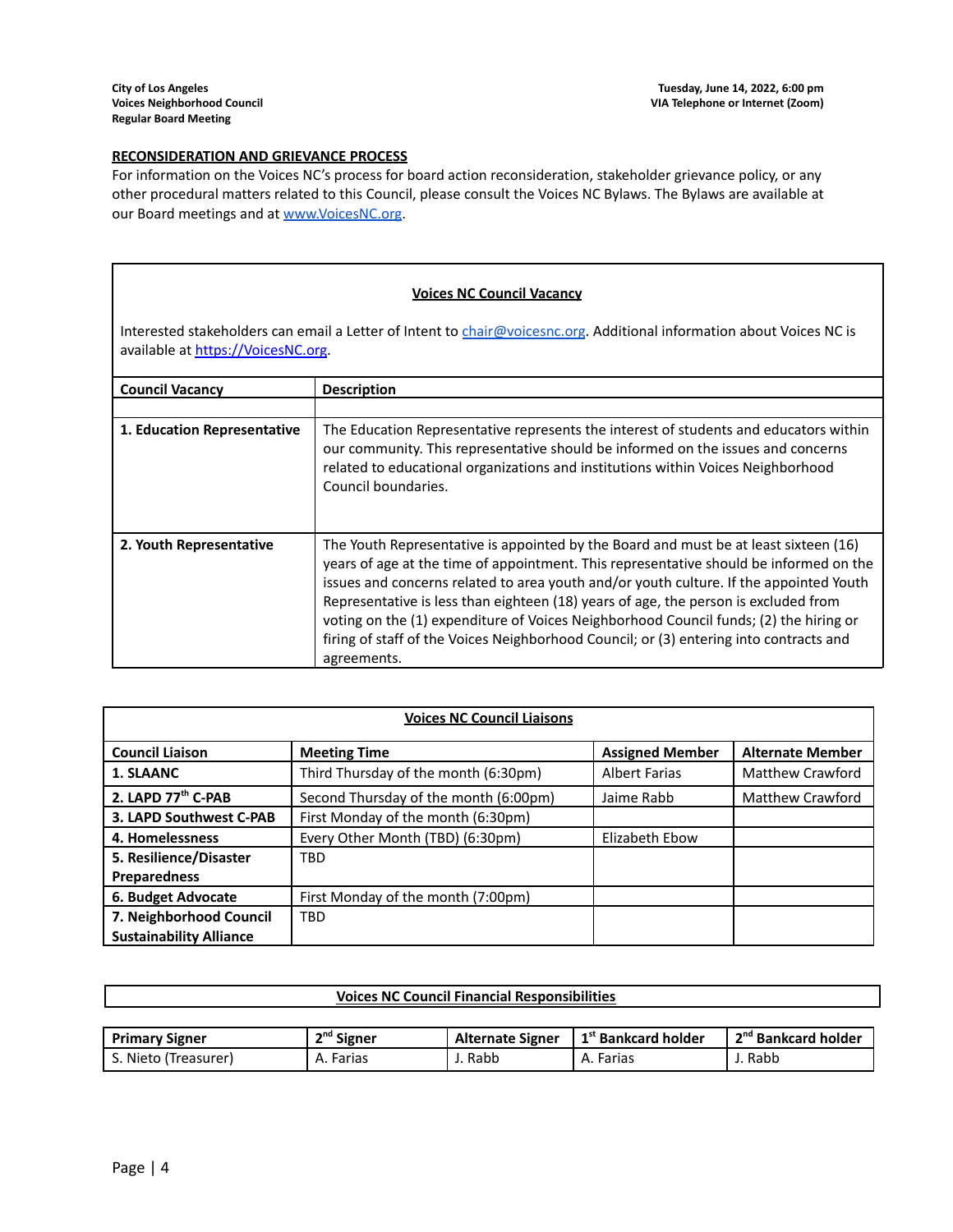## **Voices NC Standing Committees**

All meetings are open to the public and will be posted on [www.empowerla.org](http://www.empowerla.org). All meetings will be held at Vermont Square Library unless otherwise posted. For more about Voices NC Standing Committees refer to Bylaws, Article VI, and *Section 1.*

| <b>Standing</b>           | <b>Assigned Member</b> | <b>Description</b>                                                                                                       |
|---------------------------|------------------------|--------------------------------------------------------------------------------------------------------------------------|
| <b>Committees</b>         |                        |                                                                                                                          |
| 1. Beautification,        | Sara Zurita            | The BOP Committee will have the responsibility to discuss issues, promote                                                |
| Outreach and              | (stakeholder)          | partnerships on projects and brainstorm ideas to encourage greater                                                       |
| Programming               |                        | community involvement and support. The committee will explore issues                                                     |
| (BOP)                     |                        | and ideas in order to define community identity and values by giving voice                                               |
|                           |                        | to its citizens and providing a form for group action and expression. Also                                               |
|                           |                        | outreach to the VNC stakeholders by utilizing any acceptable and Board                                                   |
|                           |                        | of<br>forms<br>media<br>(e.g.<br>flyers,<br>approved<br>newsletters,<br>print,                                           |
|                           |                        | television/electronic media, signs, banners, website, etc.) to inform                                                    |
|                           |                        | stakeholders regarding projects and events. The Chair selects meeting                                                    |
|                           |                        | site, date and time and meets as directed in these Bylaws.                                                               |
| 2. Budget &               | Steven Nieto           | The Budget and Finance Committee Investigate and pursue sources of                                                       |
| <b>Finance</b>            |                        | income and funding. Make an initial review of project proposals and                                                      |
|                           |                        | provide a report to the VNC board with recommendations. Generate a                                                       |
|                           |                        | budget for each fiscal year, showing planned income and expenditures.                                                    |
|                           |                        | And, maintain the Council budget current and report any issues to the                                                    |
|                           |                        | Board.                                                                                                                   |
| 3. Planning & Land        | Edward Garren &        | The Planning & Land Use Committee shall review, take public input, report                                                |
| <b>Use</b>                | Estuardo               | on and make recommendations of actions to the Board on any land use,                                                     |
|                           | Mazariegos             | beautification, and planning issues affecting the community in order to                                                  |
|                           | (Co-chairs)            | improve the health and quality of life of its citizens. The committee also                                               |
|                           |                        | reviews and recommends action regarding building development projects                                                    |
|                           |                        | requiring land use permits within the VNC boundaries; advocates                                                          |
|                           |                        | positions on land use and building design for the betterment of the                                                      |
|                           |                        | community; and considers and provides recommendations to Council on                                                      |
|                           |                        | other topics, such as rezoning, applications, development permits, and<br>any subdivision that require council approval. |
| <b>4. Senior Services</b> |                        | The Senior Services Committee addresses the needs of senior citizens in                                                  |
|                           |                        | the community and provides an environment where seniors can discuss                                                      |
|                           |                        | current issues, share ideas and voice their concerns. The committee will                                                 |
|                           |                        | be supportive of programs and services that provide seniors with                                                         |
|                           |                        | maximum vitality and independence. It will identify, monitor and address                                                 |
|                           |                        | issues that have impact upon seniors' quality of life. The committee will                                                |
|                           |                        | promote "Healthy Aging" by creating an environment where individual                                                      |
|                           |                        | differences and needs are recognized; by promoting multicultural                                                         |
|                           |                        | awareness, understanding and interaction; and by serving as a bridge to                                                  |
|                           |                        | access government information and resources.                                                                             |
| 5. Youth &                |                        | The Youth & Education Committee addresses the issues, concerns,                                                          |
| <b>Education</b>          |                        | programs and services related to the education of children, youth and                                                    |
|                           |                        | adults and developing specific strategies and policies for influencing and                                               |
|                           |                        | achieving constructive outcomes within schools, classrooms, and other                                                    |
|                           |                        | education/learning centers that serve the Voices community. Additionally,                                                |
|                           |                        | this committee has the general responsibility to discuss issues, foster                                                  |